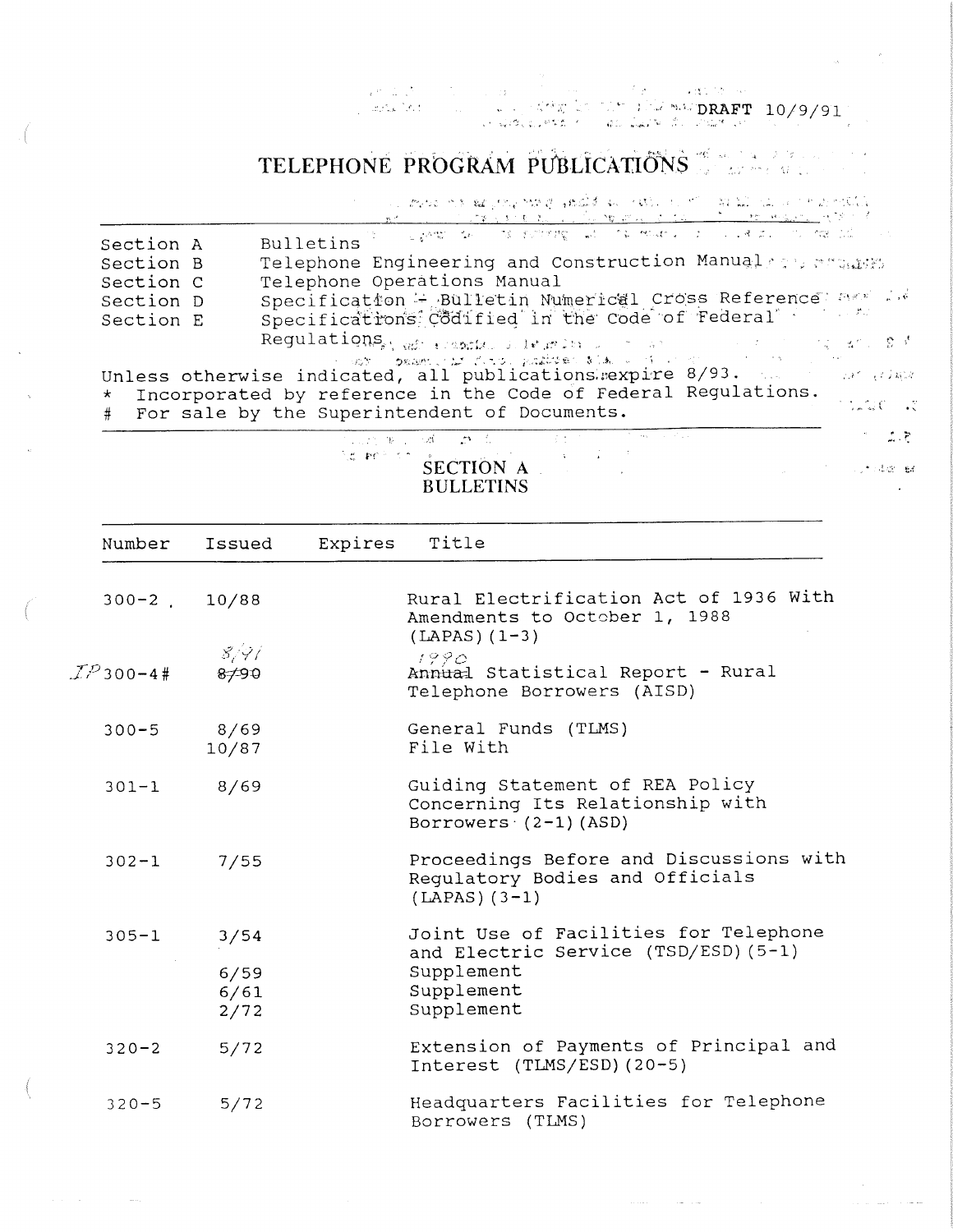| Number        | Issued | Expires | Title                                                                                                                                                            |
|---------------|--------|---------|------------------------------------------------------------------------------------------------------------------------------------------------------------------|
| $320 - 9$     | 3/65   |         | Organization and Capital Structure of<br>Telephone Borrowers (TLMS)                                                                                              |
| $320 - 12$    | 9/82   |         | Loan Payments and Statements (FAD)                                                                                                                               |
|               | 9/88   |         | $(20 - 9)$<br>Supplement                                                                                                                                         |
| $320 - 15$    | 7/70   |         | Equal Employment Opportunity<br>in Construction Financed with REA Loans<br>$(EOCRS) (20-15)$                                                                     |
| $320 - 19$    | 7/78   |         | Nondiscrimination Among Beneficiaries<br>of REA Program (EOCRS) (20-19)                                                                                          |
| $320 - 22$    | 2/75   |         | Guarantee of Loans for Telephone<br>Facilities (TSD)                                                                                                             |
|               | 9/75   |         | Supplement                                                                                                                                                       |
| $321 - 2$     | 9/75   |         | Loan Security Requirements for<br>Telephone Loans (TSD)                                                                                                          |
| $322 - 2$     | 4/67   |         | Rural Area Coverage - Telephone Loans<br>(TSD)                                                                                                                   |
| $344 - 3$     | 7/55   |         | "Buy American" Requirement (ESD) (43-9)                                                                                                                          |
| $50 - 18$ * # | 6/87   |         | REA Specification for Wood Poles, Stubs<br>and Anchor Logs (ESD)                                                                                                 |
| $50 - 24*$    | 6/87   |         | REA Specification for Quality Control<br>and Inspection of Timber Products (ESD)                                                                                 |
| $345 - 3$     | 10/81  |         | Acceptance of Standards,<br>Specifications, Equipment Contract<br>Forms, Manual Sections, Drawings<br>Materials and Equipment for the<br>Telephone Program (TSD) |
| $345 - 6*$    | 1/78   | N/A     | REA Standards for Splicing Plastic<br>Insulated Cables (TSD)                                                                                                     |
| $345 - 13*$   | 1/83   | N/A     | REA Specification for Aerial and<br>Underground Cable (TSD)                                                                                                      |
| $345 - 22*$   | 1/89   | N/A     | REA Specification for Voice Frequency<br>Loading Coils (TSD)                                                                                                     |
| $345 - 29*$   | 2/82   | N/A     | REA Specification for Self-Supporting<br>Cable (TSD)                                                                                                             |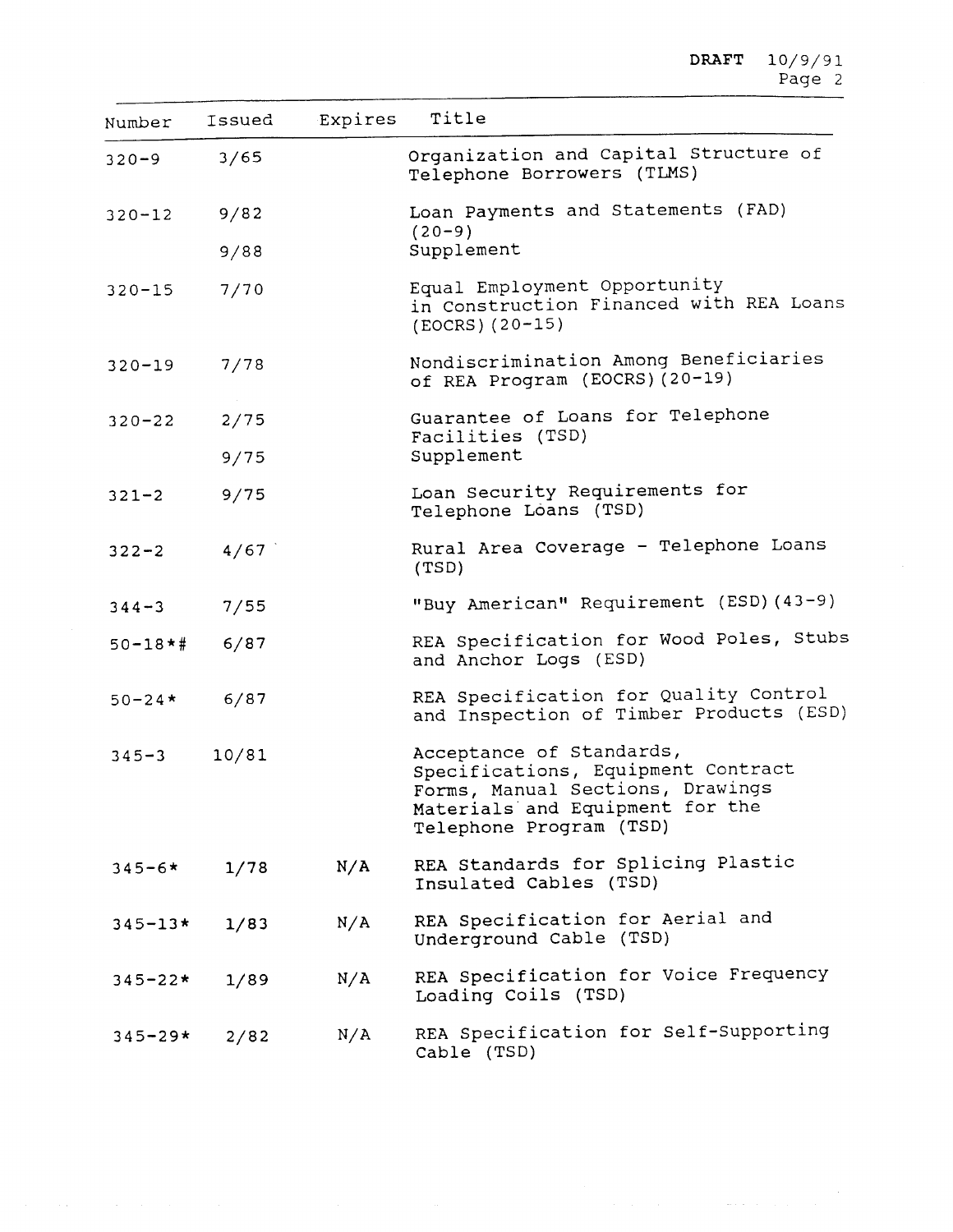## $\mathtt{DRAPT} = 10/9/9$ Page 3

| Number      | Issued | Expires | Title                                                                                           |
|-------------|--------|---------|-------------------------------------------------------------------------------------------------|
| $345 - 36$  | 1/83   |         | REA Specification for Parallel<br>Conductor Drop Wire (TSD)                                     |
| $345 - 39*$ | 8/85   | N/A     | REA Specification for Telephone Station<br>Protectors (TSD)                                     |
| $345 - 50*$ | 9/79   | N/A     | REA Specification for Trunk Carrier<br>Systems (TSD)                                            |
| $345 - 52*$ | 1/80   | N/A     | REA Standard for Service Entrance and<br>Station Protector Installation (TSD)                   |
| $345 - 54*$ | 12/71  | N/A     | REA Specification for Telephone Cable                                                           |
|             | 8/72   |         | Splicing Connectors (TSD)<br>Revised Pages                                                      |
| $345 - 55*$ | 12/73  | N/A     | REA Specification for Central Office                                                            |
|             |        |         | Loop Extenders & Loop Extenders Voice<br>Frequency Repeater Combinations (TSD)                  |
| $345 - 57$  | 5/82   |         | REA Specification for Microwave Radio<br>Equipment (TSD)                                        |
| $345 - 63*$ | 5/76   | N/A     | REA Standard for Acceptance Tests and<br>Measurements of Telephone Plant (TSD)                  |
| $345 - 65*$ | 3/85   | N/A     | REA Specification for Shield Bonding<br>Connectors (TSD)                                        |
| $345 - 66*$ | 9/79   | N/A     | REA Specification for Subscriber                                                                |
|             | 8/80   |         | Carrier Systems (TSD)<br>Pen and Ink Revision                                                   |
| $345 - 67*$ | 1/87   | N/A     | REA Specification for Filled Telephone<br>Cables (TSD)                                          |
| $345 - 69*$ | 1/78   | N/A     | REA Specification for Two-Wire Voice                                                            |
|             | 10/82  |         | Frequency Repeater Equipment (TSD)<br>Addendum No. 1                                            |
| $345 - 72*$ | 10/85  | N/A     | REA Specification for Filled Splice<br>Closures (TSD)                                           |
| $345 - 75*$ | 1/77   | N/A     | REA Specification for Electronic Trunk<br>Circuits (TSD)                                        |
| $345 - 76$  | 5/77   |         | REA Specification for Spring Action<br>Bonding Connectors Within Buried Plant<br>Housings (TSD) |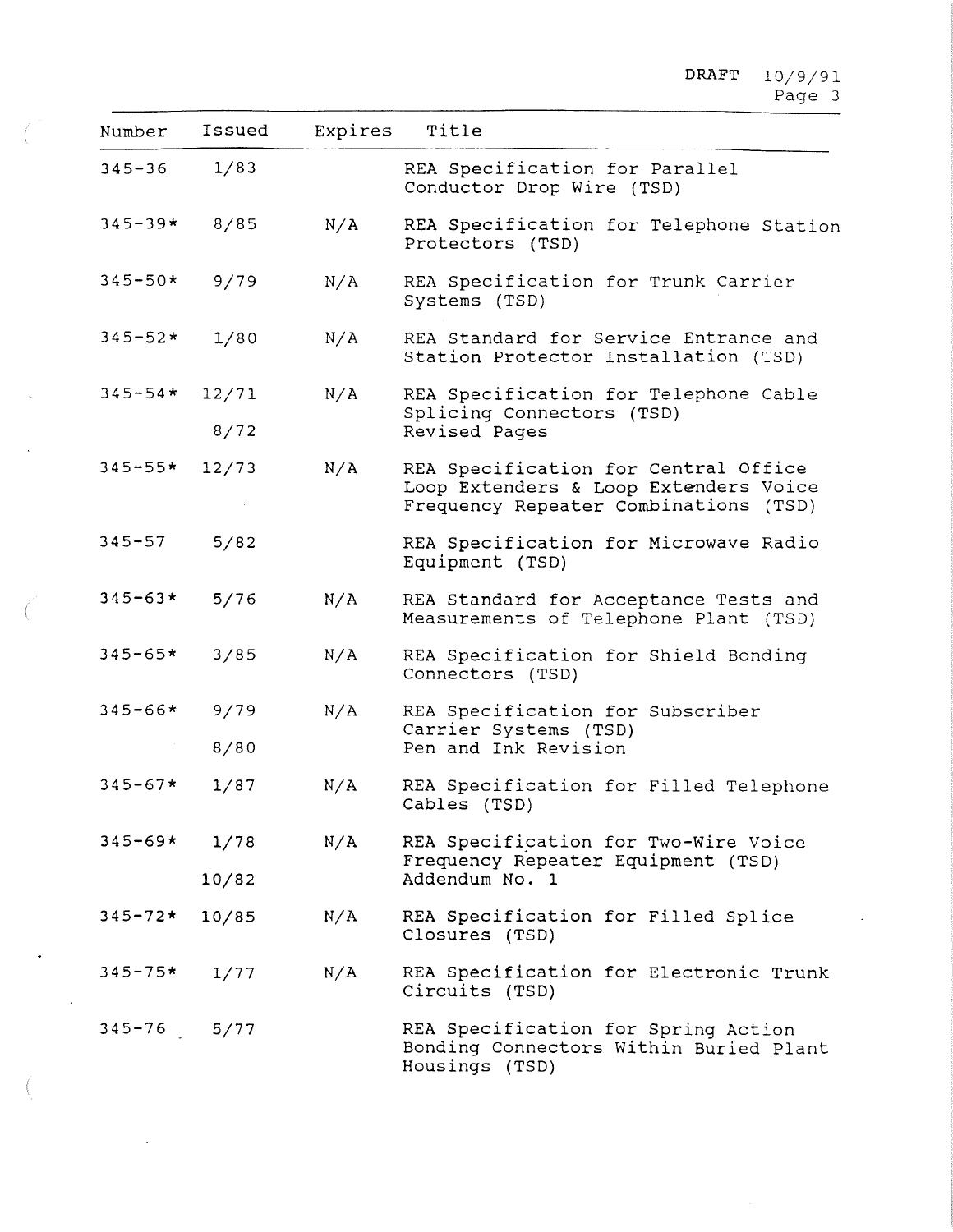| Number             | Issued       | Expires | Title                                                                                                          |
|--------------------|--------------|---------|----------------------------------------------------------------------------------------------------------------|
| $345 - 78$ *       | 2/80<br>7/80 | N/A     | REA Specification for Carbon Arrestor<br>Assemblies for Use in Protectors (TSD)<br>Supplement                  |
| $345 - 83$         | 7/79         |         | REA Specification for Gas Tube Surge<br>Arresters (TSD)                                                        |
|                    | 10/82        |         | Supplement                                                                                                     |
| $345 - 86*$        | 10/82        | N/A     | REA Specification for Filled Buried<br>Service Wire (TSD)                                                      |
| $345 - 87*$        | 12/83        | N/A     | REA Specification for Terminating (TIP)<br>Cable (TSD)                                                         |
| $345 - 89*$        | 10/85        | N/A     | REA Specification for Filled Telephone<br>Cable with Expanded Insulation (TSD)                                 |
| $345 - 90*$        | 5/86         | N/A     | Totally Filled Fiber Optic Cable (TSD)                                                                         |
| 345-150*# 7/89     |              | N/A     | Specifications and Drawings for<br>Construction of Direct Buried Plant<br>(TSD) Form 515a                      |
| $345 - 151*$       | 7/89         | N/A     | Specifications and Drawings for Conduit<br>and Manhole Construction (TSD) Form 515c                            |
| $345 - 152*$       | 7/89         | N/A     | Specifications and Drawings for<br>Underground Cable Installation<br>(TSD) Form 515d                           |
| $345 - 153*$       | 7/89         | N/A     | Specifications and Drawings for<br>Construction of Pole Lines, Aerial<br>Cables and Wires (TSD) Form 515f      |
| $345 - 154*$       | 7/89         | N/A     | Specifications and Drawings for Service<br>Entrance and Station Protector<br>Installation (TSD) Form 515g      |
| $345 - 165$ * 2/89 |              | N/A     | REA General Specification for Digital,<br>Stored Program Controlled Central<br>Office Equipment (TSD) Form 522 |
| 345-168* 10/77     |              | N/A     | REA Specification for Equipment for<br>Direct Distance Dialing (TSD) Form 538                                  |
| $345 - 180*$ 1/63  |              | N/A     | Specifications for Voice Frequency<br>Repeaters and Voice Frequency<br>Repeatered Trunks (TSD) Form 397a       |
| $345 - 181$        | 10/80        |         | Design Specifications for Trunk Carrier<br>System (TSD) Form 397b                                              |

 $\label{eq:2} \mathcal{F}(\mathcal{F}) = \mathcal{F}(\mathcal{F}) \otimes \mathcal{F}(\mathcal{F}) \otimes \mathcal{F}(\mathcal{F})$ 

 $\mathcal{A}_{\mathbf{m}}$ 

 $\mathcal{A}=\mathcal{A}(\mathcal{A})$ 

 $\epsilon$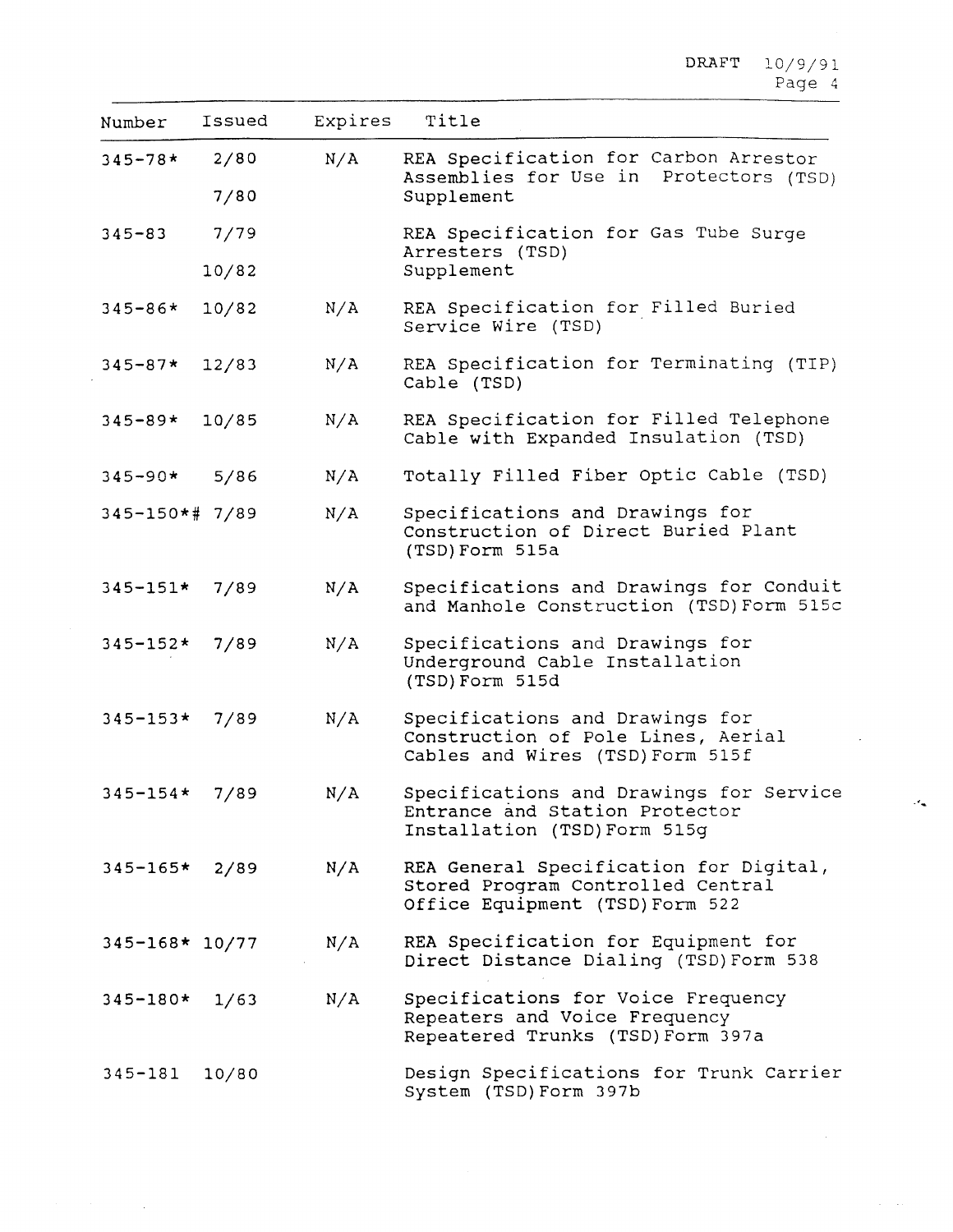| Number            | Issued       | Expires | Title                                                                                                                          |
|-------------------|--------------|---------|--------------------------------------------------------------------------------------------------------------------------------|
| $345 - 182$       | 10/80        |         | Design Specifications for Subscriber<br>Carrier Systems (TSD) Form 397c                                                        |
| $345 - 183* 6/70$ |              | N/A     | Design Specification for Point-to-Point<br>Microwave Radio Systems (TSD) Form<br>397d                                          |
| $345 - 184*$      | 5/71         | N/A     | Mobile and Fixed Dial Radio Telephone<br>Specification (TSD) Form 397e                                                         |
| $345 - 185*$      | 7/85         | N/A     | REA Performance Specification for Line<br>Concentrators (TSD) Form 397g                                                        |
| $361 - 8$         | 6/80         |         | Audio-Frequency Interference and<br>Inductive Coordination of Electric<br>and Communication Facilities (TSD/ESD)<br>$(61 - 8)$ |
| $380 - 1$         | 7/56<br>4/66 |         | Right-of-Way and Title Procedures -<br>Telephone (TLMS)<br>Supplement 1 to Appendix A                                          |
|                   | 1/77         |         | Supplement                                                                                                                     |
| $385 - 1$         | 12/62        |         | Preloan Procedures and Requirements for<br>Two-Way Radiotelephone Service (TLMS)                                               |
| $385 - 5$         | 4/66         |         | Loans to Finance Radio Equipment for<br>Subscriber Service (TLMS)                                                              |
| $385 - 6$         | 12/75        |         | Preloan Procedures and Requirements for<br>Radio Paging Service (TIMS)                                                         |
| $387 - 4$         | 9/81         |         | Presentation of Building Plans and<br>Specifications (TSD/ESD) (86-4)                                                          |
| $400 - 2$         | 4/60         |         | Selection of an Attorney by an REA<br>Borrower (TLMS) (100-1)                                                                  |
| $400 - 3$         | 6/62         |         | Agreements for the Operation and<br>Management of Borrowers' Systems<br>$(TIMS/ESD) (100-5)$                                   |
| $400 - 4$         | 12/65        |         | Payment of Legal Fees From Loan and<br>Equity Funds (TLMS)                                                                     |
|                   | 5/74         |         | Pen and Ink Change                                                                                                             |
| $400 - 5$         | 1/64         |         | Operating Conditions Endangering Loan<br>Security (TLMS)                                                                       |
| $401 - 2$         | 6/54         |         | Responsibilities of a Telephone Co-op<br>Director (TLMS)                                                                       |

 $\epsilon \rightarrow - \infty$  .

 $\ldots$  .

 $\label{eq:1} \int_{\mathbb{R}^{d}} \left\vert \int_{\mathbb{R}^{d}} \left\vert \int_{\mathbb{R}^{d}} \left\vert \int_{\mathbb{R}^{d}} \left\vert \int_{\mathbb{R}^{d}} \left\vert \int_{\mathbb{R}^{d}} \left\vert \int_{\mathbb{R}^{d}} \left\vert \int_{\mathbb{R}^{d}} \left\vert \int_{\mathbb{R}^{d}} \left\vert \int_{\mathbb{R}^{d}} \left\vert \int_{\mathbb{R}^{d}} \left\vert \int_{\mathbb{R}^{d}} \left\vert \int_{\mathbb{R}^{d}} \left\vert \int_{\math$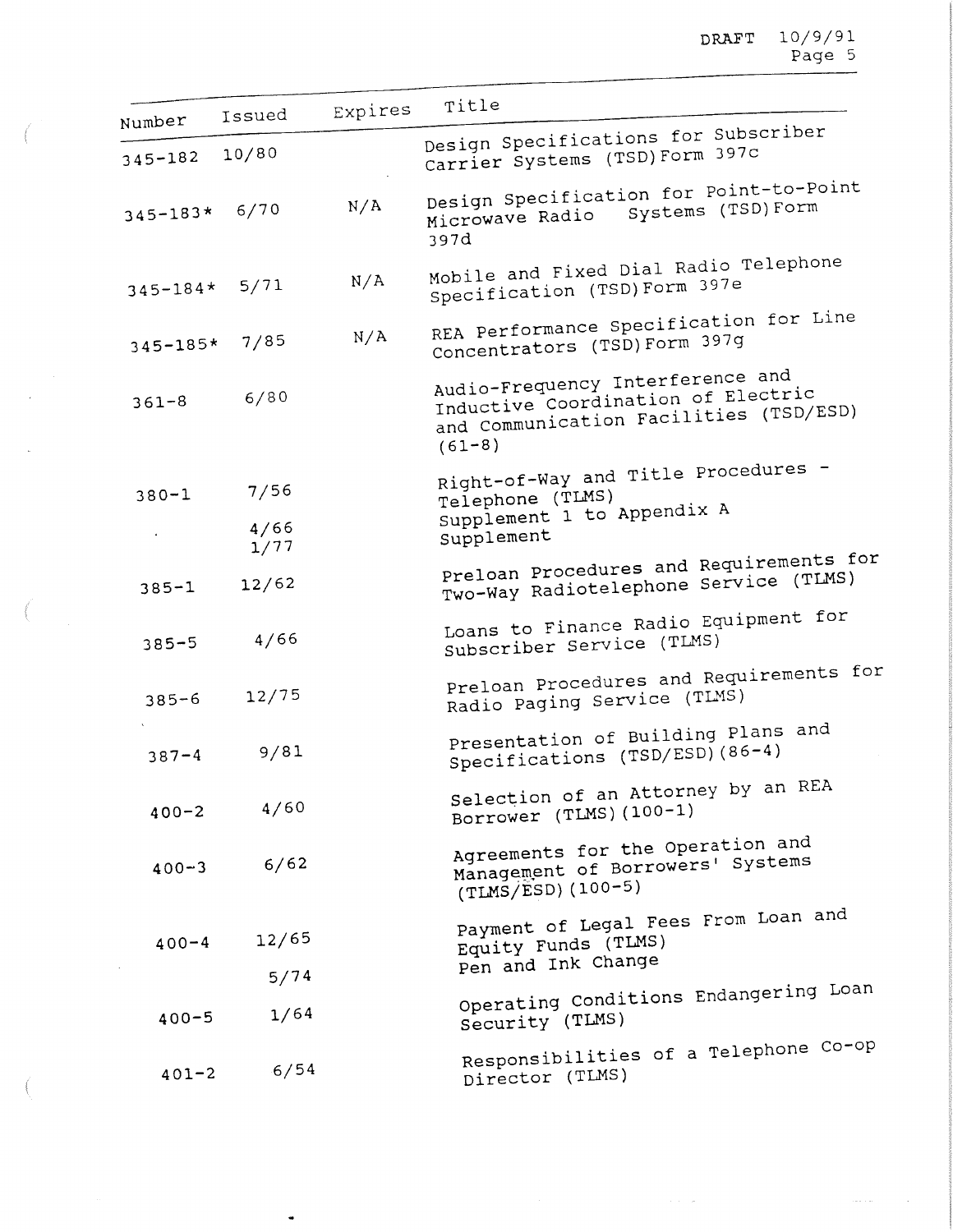$\texttt{DRAPT} = 10/9/9$ Page <sup>6</sup>

| Number    | Issued | Expires | Title                                                                                                                          |
|-----------|--------|---------|--------------------------------------------------------------------------------------------------------------------------------|
| $401 - 3$ | 11/75  |         | Annual Meeting Guide for Rural Electric<br>and Telephone Borrowers (LAPAS) (101-4)                                             |
| $402 - 1$ | 12/62  |         | Mortgage Restrictions on Dividends and<br>Other Distributions - Telephone<br>Borrowers (TLMS)                                  |
|           | 2/72   |         | Supplement                                                                                                                     |
|           | 10/75  |         | Supplement                                                                                                                     |
|           | 2/78   |         | Supplement                                                                                                                     |
| $402 - 2$ | 11/60  |         | Partial Waiver of Security Instrument<br>Provisions Relating to Distribution of<br>Capital by Cooperatives (TLMS)              |
|           | 10/77  |         | Supplement                                                                                                                     |
| $402 - 3$ | 3/64   |         | Capital Credits - Consumer Benefits<br>$(AAM) (102-1)$                                                                         |
|           | 12/73  |         | Supplement                                                                                                                     |
|           | 8/74   |         | Appendix B                                                                                                                     |
| $403 - 3$ | 10/59  |         | Minutes of Meetings of Directors,<br>Stockholders, or Members (Telephone)<br>(TLMS)                                            |
|           | 9/77   |         | Supplement                                                                                                                     |
| $403 - 4$ | 10/77  |         | 5 Percent Treasury Certificates of<br>Indebtedness - REA Series and 2 Percent<br>Treasury Bonds - REA Series (FAD) (103-<br>9) |
| $405 - 1$ | 7/62   |         | Financial Planning by Telephone<br>Borrowers (TLMS)                                                                            |
| $407 - 1$ | 2/79   |         | Data Processing Systems (ESD) (107-1)                                                                                          |
| $409 - 1$ | 5/72   |         | Selection of a Manager by Telephone<br>Borrowers (TLMS)                                                                        |
| $409 - 2$ | 1/78   |         | Application of the Fair Labor Standards<br>Act (AAM) (109-3)                                                                   |
|           | 7/78   |         | Supplement                                                                                                                     |
| $409 - 7$ | .6/86  |         | Expanding Manpower Resources Through<br>Cooperative Education (EOCRS) (109-7)                                                  |
| $411 - 1$ | 6/61   |         | Extended Area Service (EAS) (TSD)                                                                                              |
| $415 - 1$ | 8/60   |         | Sale of Property by Telephone Borrowers<br>(TSD)                                                                               |
|           | 6/66   |         | Supplement                                                                                                                     |
|           | 10/77  |         | Supplement                                                                                                                     |
|           | 7/79   |         | Supplement                                                                                                                     |

 $\mathcal{L}(\mathcal{L}^{\mathcal{L}}(\mathcal{L}^{\mathcal{L}}(\mathcal{L}^{\mathcal{L}}(\mathcal{L}^{\mathcal{L}}(\mathcal{L}^{\mathcal{L}}(\mathcal{L}^{\mathcal{L}}(\mathcal{L}^{\mathcal{L}}(\mathcal{L}^{\mathcal{L}}(\mathcal{L}^{\mathcal{L}}(\mathcal{L}^{\mathcal{L}}(\mathcal{L}^{\mathcal{L}}(\mathcal{L}^{\mathcal{L}}(\mathcal{L}^{\mathcal{L}}(\mathcal{L}^{\mathcal{L}}(\mathcal{L}^{\mathcal{L}}(\mathcal{L}^{\mathcal{L}}(\mathcal{L}$ 

 $\mathcal{A} \leftarrow \mathcal{A} \left( \mathcal{A} \right)$  , and  $\mathcal{A} \left( \mathcal{A} \right)$ 

 $\Delta \mu$  and  $\Delta \mu$  are  $\Delta \mu$  . Then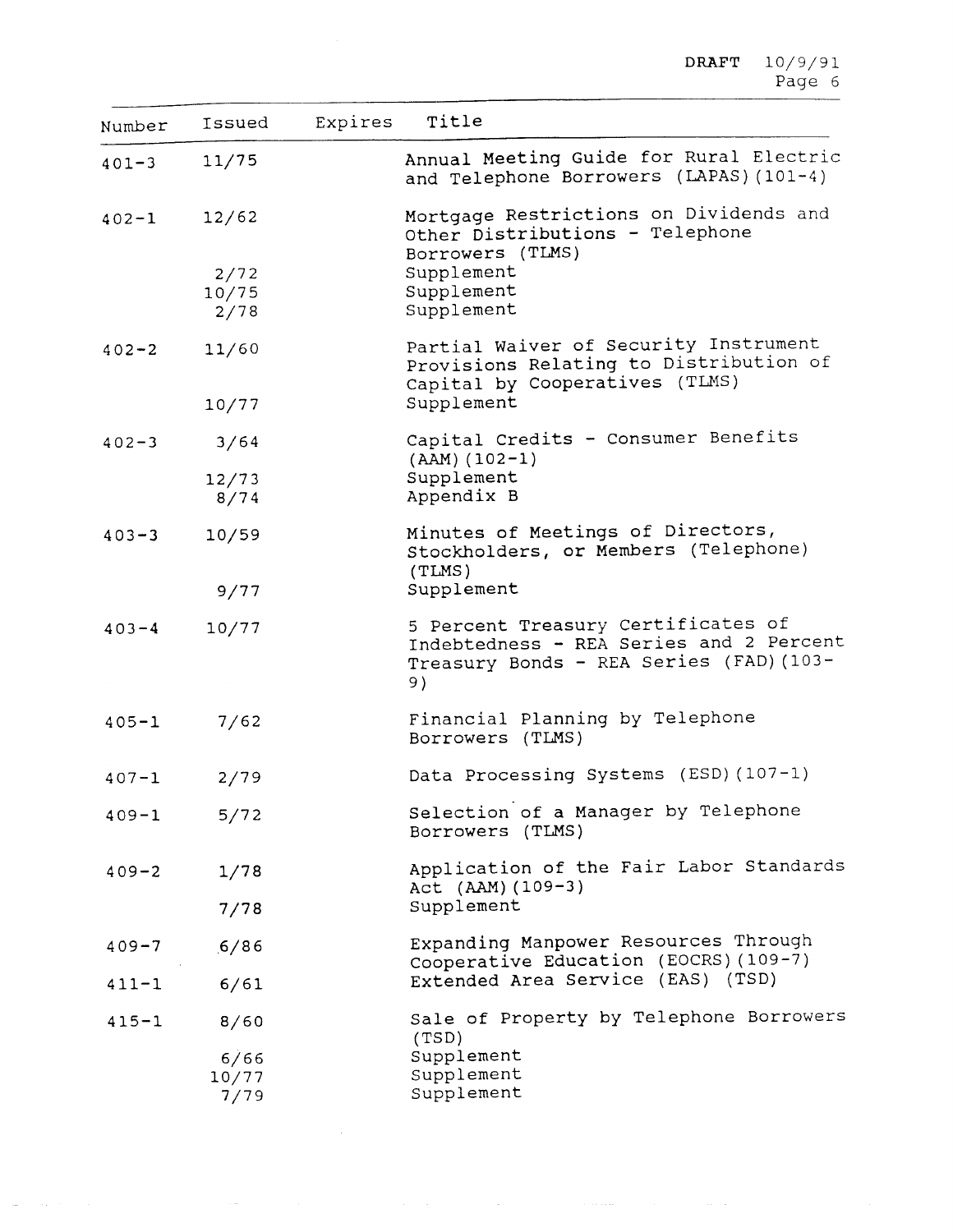$\texttt{DRAPT} = 10/9/9$ Page 7

| Number                   | Issued               | Expires | Title                                                                                                                                              |
|--------------------------|----------------------|---------|----------------------------------------------------------------------------------------------------------------------------------------------------|
| $441 - 2$                | 11/80                |         | Brush Control in Right-of-Way<br>Maintenance (ESD) (161-17)                                                                                        |
| $447 - 3$                | 5/75                 |         | Safety (AAM) (168-7)                                                                                                                               |
| $460 - 2$                | 4/71                 |         | Selection of Depositories for Funds of<br>REA Borrowers (BAD) (180-6)                                                                              |
| $460 - 3$                | 12/71                |         | ABC's of Accounting and Interpretation<br>of Financial Statements (BAD)                                                                            |
| $462 - 1$                | 1/65                 |         | Evaluation and Enforcement of Internal<br>Control of Borrowers' Enterprises (BAD)                                                                  |
| $464 - 1$                | 2/59                 |         | Accounting for Damages Resulting from<br>Delayed Completion of Construction<br>(BAD)                                                               |
| $464 - 2$                | 6/65                 |         | Accounting and Reporting Procedures<br>Covering Large Investments in Special<br>Communications Facilities (BAD)                                    |
| $800 - 1$                | 2/90                 |         | A Brief History of the Rural Electric<br>and Telephone Programs (LAPAS)                                                                            |
| $800 - 2$ 4/90           |                      |         | Report of the Administrator (LAPAS)                                                                                                                |
| 1751H-403 7/91           |                      |         | Digital Transmission Fundamentals (TSD)                                                                                                            |
| 1751H-501 4/91           |                      |         | Fundamentals of ISDN (TSD)                                                                                                                         |
| 1751H-601 5/91           |                      |         | Lightwave Fundamentals, Systems, and<br>Application (TSD)                                                                                          |
| 1751H-703 9/91           |                      |         | BETRS Radio Systems                                                                                                                                |
| 17551-100 1/91<br>(LIST) | 3/91<br>5/91<br>7/91 |         | List of Materials Acceptable for Use<br>on Telephone Systems of REA Borrowers<br>(TSD)<br>Supplement No. 1<br>Supplement No. 2<br>Supplement No. 3 |

 $\frac{1}{\sqrt{2}}$ 

 $\bar{\mathcal{A}}$ 

 $\sim$ 

 $\overline{\phantom{a}}$ 

 $\frac{1}{2} \sum_{i=1}^{n} \frac{1}{2} \sum_{j=1}^{n} \frac{1}{2} \sum_{j=1}^{n} \frac{1}{2} \sum_{j=1}^{n} \frac{1}{2} \sum_{j=1}^{n} \frac{1}{2} \sum_{j=1}^{n} \frac{1}{2} \sum_{j=1}^{n} \frac{1}{2} \sum_{j=1}^{n} \frac{1}{2} \sum_{j=1}^{n} \frac{1}{2} \sum_{j=1}^{n} \frac{1}{2} \sum_{j=1}^{n} \frac{1}{2} \sum_{j=1}^{n} \frac{1}{2} \sum_{j=1}^{n$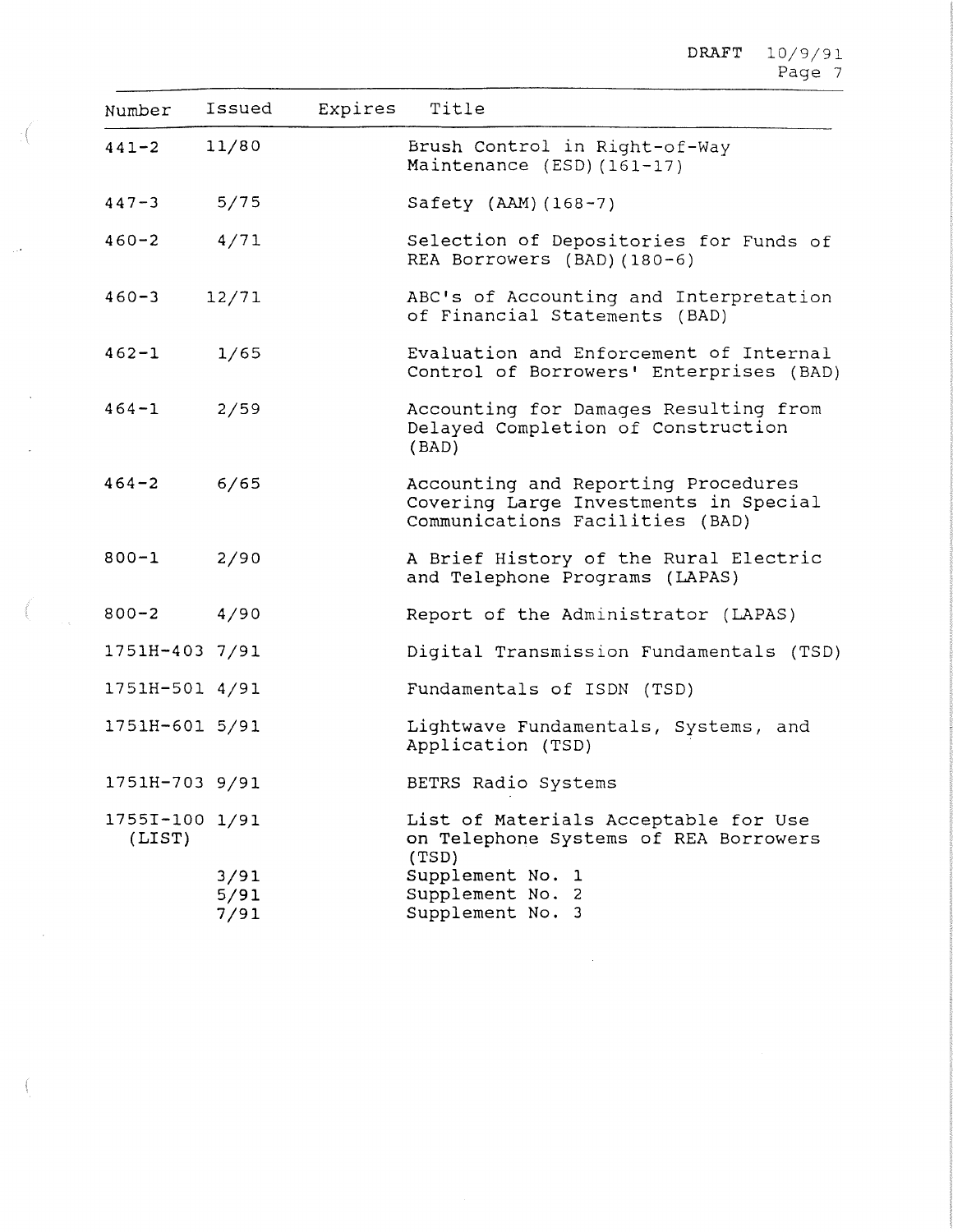## **SECTION B**

 $\frac{r}{r}$ 

# TELECOMMUNICATIONS ENGINEERING AND CONSTRUCTION MANUA

| Section<br>Number | Issue<br>Number         | Issued        | Title                                                                                    |
|-------------------|-------------------------|---------------|------------------------------------------------------------------------------------------|
| 101               | $\mathfrak{Z}$          | 12/62         | Objectives and Scope of REA Telephone<br>Engineering and Construction Manual             |
| 102               | 74                      | 8/91          | Numerical Index                                                                          |
| 105               | $\mathbf{1}$            | 10/79         | Summary of REA Construction Procedures                                                   |
| 116               | $\mathbf{1}$            | 12/65<br>3/66 | Plant Engineering and Record Systems<br>Addendum No. 1                                   |
| 118               | $\mathbf{1}$            | 5/78          | Plant Records System Serving Area<br>Value Engineering for Rural Systems                 |
| 128               | $\mathbf{1}$            | 5/55          | Cutsheet                                                                                 |
| 141               | $\overline{2}$          | 6/66          | Fire Alarm Service (Community Dial<br>Systems)                                           |
| 157               | $\overline{\mathbf{4}}$ | 5/67          | Customer Toll Dialing                                                                    |
| 201               | 5                       | 11/83         | Introduction to Objectives to Rural<br>Telephone System Designs                          |
| 203               | $\mathbf{1}$            | 4/71          | Existing Plant Considerations for a<br>Telephone System Design                           |
| 204               | $\mathbf{1}$            | 4/71          | Telephone System Design                                                                  |
| 205               | 5                       | 5/71          | Assembly and Arrangement of an Area<br>Coverage Design                                   |
| 207               | $\mathbf 1$             | 7/74          | Design Criteria for Plant<br>Reinforcement Upgrading from<br>Four-Party to All One-Party |
| 210               | 8                       | 7/74          | Telephone System Design - Sizing<br>Criteria                                             |
| 218               | 4                       | 2/87          | Plant Annual Cost Data for System<br>Design Purposes                                     |
| 219               | $\mathbf{1}$            | 1/78          | Present Worth of Annual Charge Studies<br>for System Design                              |

(All TE&CM's expire 8/93)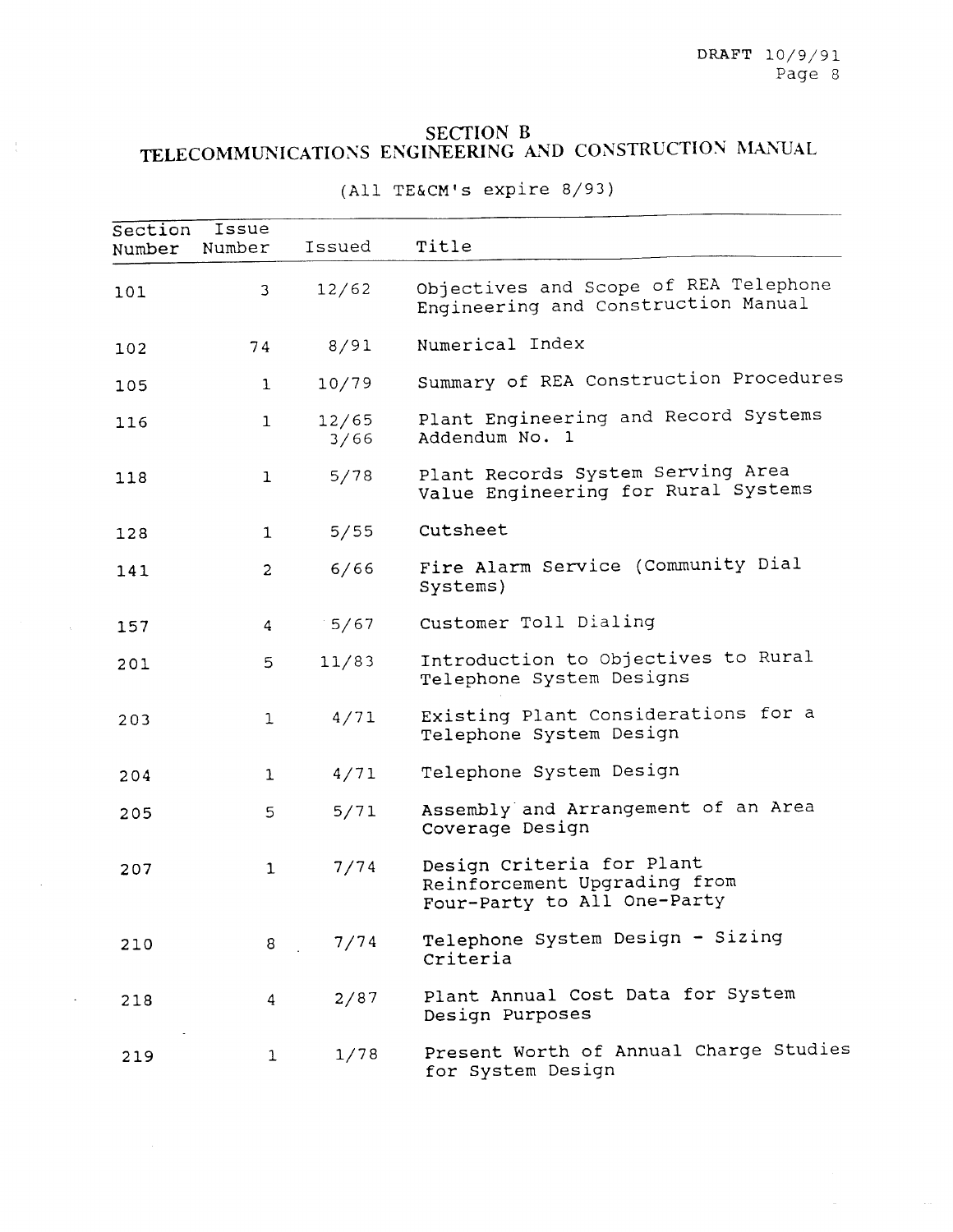$\ddot{\phantom{a}}$ 

| Section<br>Number | Issue<br>Number | Issued | Title                                                                                                                         |
|-------------------|-----------------|--------|-------------------------------------------------------------------------------------------------------------------------------|
| 230               | $\overline{c}$  | 2/86   | General Principles of Feeder-<br>Distribution Cable Engineering (SAVE)                                                        |
| 231               | $\overline{c}$  | 2/86   | Design Techniques of Feeder-<br>Distribution Cable Engineering (SAVE)                                                         |
| 232               | $\overline{2}$  | 2/86   | Transmission Design Cost Consideration<br>of Feeder-Distribution Cable<br>Engineering (SAVE)                                  |
| 301               | 3               | 12/76  | Central Office Buildings                                                                                                      |
| 302               | 6               | 4/89   | Power Requirements for Community Dial<br>Central Office Equipment                                                             |
| 304               | $\mathbf 1$     | 2/79   | Central Office Replacement Economic<br>Studies Guidelines                                                                     |
| 306               | $\mathbf{1}$    | 9/85   | Earthquake Bracing for Central Office<br>Equipment                                                                            |
| 319               | 4               | 10/78  | Interoffice Trunking and Signaling                                                                                            |
| 320               | 5               | 6/90   | Emergency Generating and Charging<br>Equipment                                                                                |
| 322               | 3               | 2/90   | Application for the Preparation of<br>Detailed Digital Central Office<br>Equipment Requirements (Part III of<br>REA Form 522) |
| 323               | 1               | 9/79   | Fundamentals of Digital Techniques and<br>Switching                                                                           |
| 324               | $\mathbf{1}$    | 4/80   | Digital Terminology                                                                                                           |
| 327               | 4               | 1/78   | Application Guide for the Preparation<br>of Detailed Equipment Requirements for<br>Direct Distance Dailing Equipment          |
| 332               | $\mathbf{1}$    | 8/69   | Guide for Utilization of Central<br>Office Loop Extenders                                                                     |
| 340               | $\overline{2}$  | .1/79  | Subscriber Line Concentrators                                                                                                 |
| 341               | $\overline{2}$  | 10/84  | Application Guide for the Preparation<br>of Detailed Line Concentrator<br>Requirements                                        |
| 401               | $\mathbf{1}$    | 12/80  | Subscriber Loop Electronic Systems                                                                                            |

 $\mathcal{A}(\mathcal{A})$  and  $\mathcal{A}(\mathcal{A})$  and  $\mathcal{A}(\mathcal{A})$ 

 $\label{eq:1} \frac{1}{\sqrt{2\pi}}\int_{0}^{\pi} \left(\frac{1}{\sqrt{2\pi}}\right)^{2\pi} \left(\frac{1}{\sqrt{2\pi}}\right)^{2\pi} \left(\frac{1}{\sqrt{2\pi}}\right)^{2\pi} \left(\frac{1}{\sqrt{2\pi}}\right)^{2\pi} \left(\frac{1}{\sqrt{2\pi}}\right)^{2\pi} \left(\frac{1}{\sqrt{2\pi}}\right)^{2\pi} \left(\frac{1}{\sqrt{2\pi}}\right)^{2\pi} \left(\frac{1}{\sqrt{2\pi}}\right)^{2\pi} \left(\frac{1}{\sqrt{2\pi}}\right$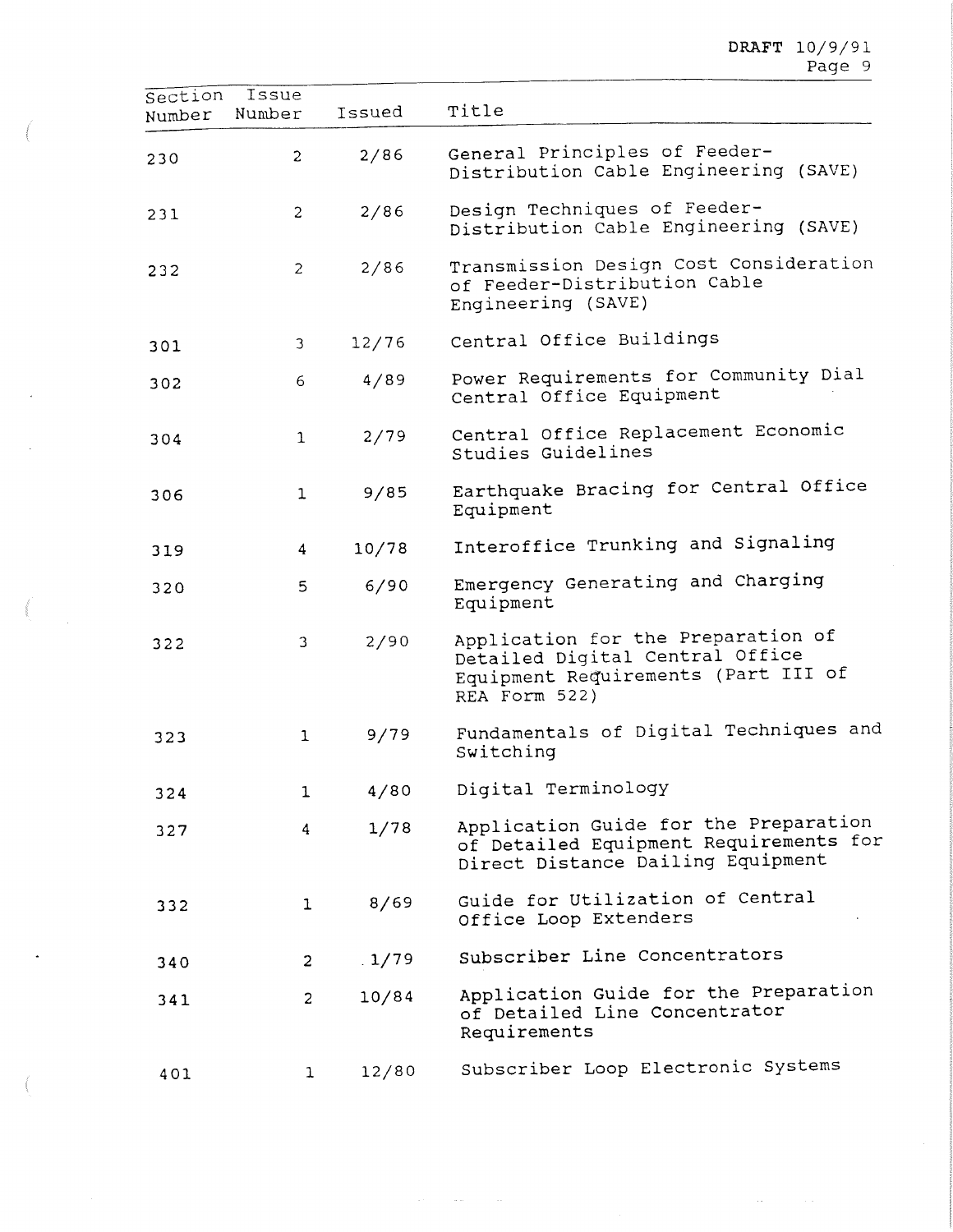| Section<br>Number | Issue<br>Number | Issued | Title                                                                                                                        |
|-------------------|-----------------|--------|------------------------------------------------------------------------------------------------------------------------------|
| 406               | 3               | 8/77   | Transmission Facility Data                                                                                                   |
| 407               | 1               | 3/59   | How to Make Insertion Loss<br>Measurements                                                                                   |
| 415               | 5               | 6/90   | Transmission Objectives                                                                                                      |
| 424               | 4               | 7/88   | Design Guidelines for<br>Telecommunications Subscriber Loop<br>Plant                                                         |
| 426               | $\overline{c}$  | 12/77  | Subscriber Loop Computations - Design-<br>By-Loss Method                                                                     |
| 427               | 3               | 3/82   | Application of Voice Frequency<br>Repeaters for Subscriber Loops and<br>Two-Wire Trunk Circuits                              |
| 428               | $\mathbf{1}$    | 10/65  | $4.777 + 4.002$<br>Applications and Use of Bridge Tap<br>Isolators (BTI) for Subscriber Loops                                |
| 429               | 2               | 1/79   | Automatic Gain Control Repeaters and<br>Their Application to Common Mode<br>Operation                                        |
| 431               | $\overline{c}$  | 10/62  | Voice Frequency Loading for Trunk                                                                                            |
|                   |                 | 4/75   | Cables<br>Addendum No. 1                                                                                                     |
| 432               | $\mathbf{1}$    | 2/68   | Acceptance Tests for Loaded Subscriber<br>Loop Plant - "One-Man" Structural<br>Return Loss Method from the Central<br>Office |
| 435               | 1               | 1/79   | Cable Capacitance Measurements                                                                                               |
| 445               | $\overline{c}$  | 1/65   | How to Make Structural Return Loss<br>Measurements                                                                           |
| 451               | 2               | 9/79   | Telephone Noise Measurement and<br>Mitigation                                                                                |
|                   |                 | 9/81   | Addendum No. 1                                                                                                               |
| 451.1             | $\mathbf{1}$    | 9/79   | Noise Isolation                                                                                                              |
| 451.2             | $\overline{2}$  | 4/84   | Shield Continuity                                                                                                            |
| 451.3             | $\mathbf{1}$    | 9/79   | Cable Balance                                                                                                                |
| 451.4             | $\mathbf{1}$    | 9/79   | Longitudinal Chokes                                                                                                          |

 $\sim$ 

 $\bar{\beta}$ 

 $\mathcal{A}_{\mathbf{w}}$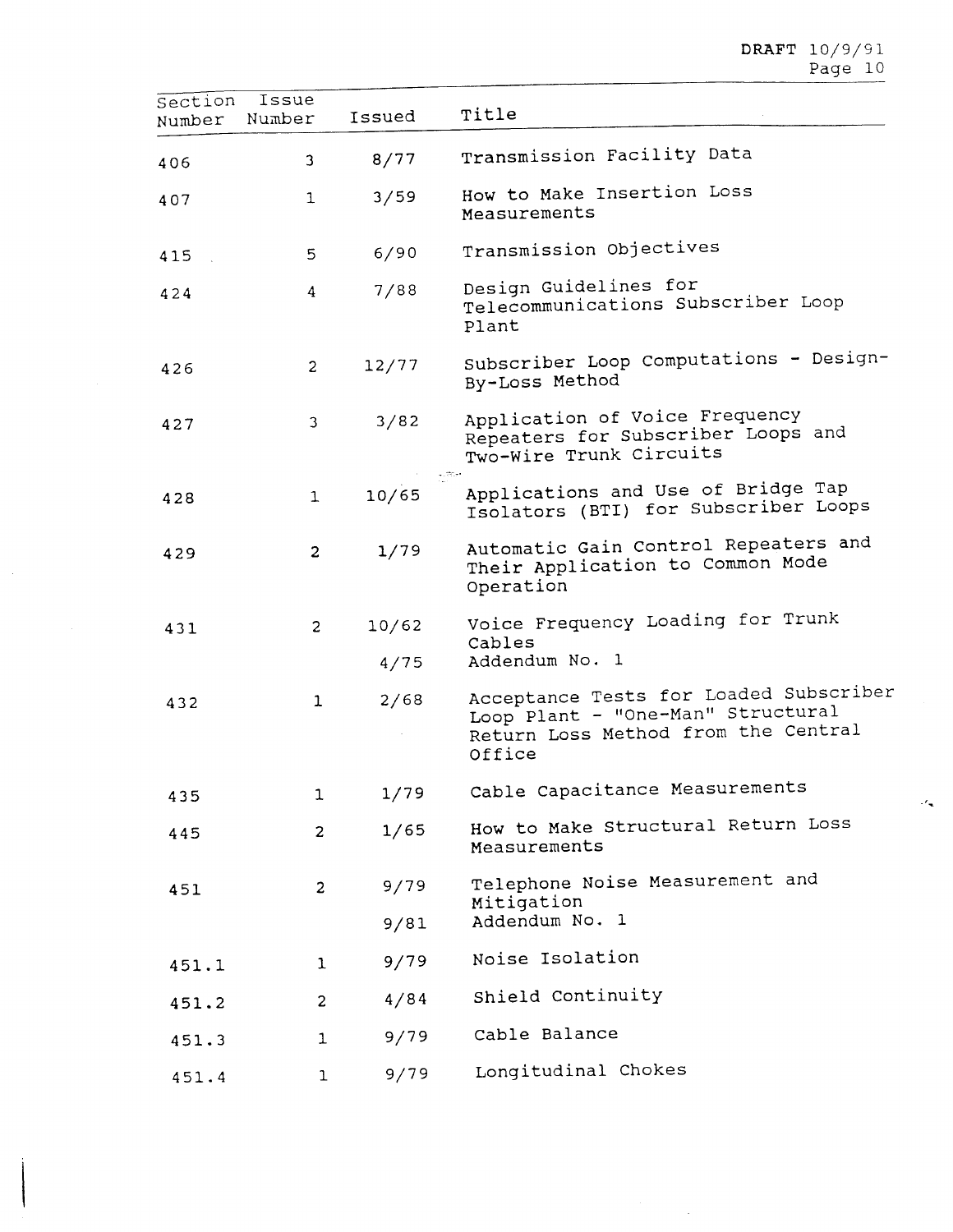| Section<br>Number | Issue<br>Number | Issued                        | Title                                                                        |
|-------------------|-----------------|-------------------------------|------------------------------------------------------------------------------|
| 451.5             | $\mathbf{1}$    | 9/79                          | Neutralizing Transformers                                                    |
| 451.6             | 1               | 9/79                          | High Voltage Direct Current (HVDC)                                           |
| 451.7             | 1               | 2/81                          | Grounding for Reduction of Power<br>Influence                                |
| 451.8             | $\mathbf{1}$    | 2/81                          | Improved Cable Pair Balance by<br>Conductor Reversal                         |
| 452               | 1               | 12/80                         | Specialized Telephone Noise<br>Measurements and Investigation                |
| 452.1             | 1               | 12/80                         | Telephone Cable Pair Harmonic Analysis                                       |
| 452.2             | 1               | 12/80                         | Exploring Coil Measurements                                                  |
| 452.3             | $\mathbf 1$     | 12/80                         | Probe Wire Measurements                                                      |
| 602               | 4               | 5/62<br>9/63                  | Clearance<br>Addendum No. 1                                                  |
| 605               | 4               | 1/79                          | Right-of-Way Clearing and Trimming<br>Assembly Units - Aerial Plant          |
| 610               | 3               | 1/79                          | Poles                                                                        |
| 611               | 3               | 3/60<br>10/66                 | Design of Pole Lines<br>Addendum No. 3                                       |
| 617               | $\mathbf{1}$    | 4/54<br>9/69                  | Railroad Crossing Specification<br>Addendum No.1                             |
| 626               | 2               | 6/62                          | Staking of Aerial Plant                                                      |
| 628               | $\overline{2}$  | 1/68                          | Plastic-Insulated Cable Plant Layout                                         |
| 629               | 3               | 1/77                          | Cable Plant Layout - Serving Area<br>Value Engineering for Rural Systems     |
| 630               | 3               | 3/62<br>10/66<br>1/79         | Design of Aerial Cable Plant<br>Addendum No. 2<br>Addendum No. 3             |
| 635               | 3               | 2/62<br>10/66<br>3/79<br>8/79 | Construction of Aerial Cable Plant<br>Addendum 2<br>Addendum 3<br>Addendum 4 |
| 636               | 1               | 8/61                          | Aerial Cable Plant Assembly Units                                            |

 $\Box$ 

 $\overline{\mathcal{M}}$ 

 $\bar{z}$ 

 $\frac{1}{\sqrt{2}}$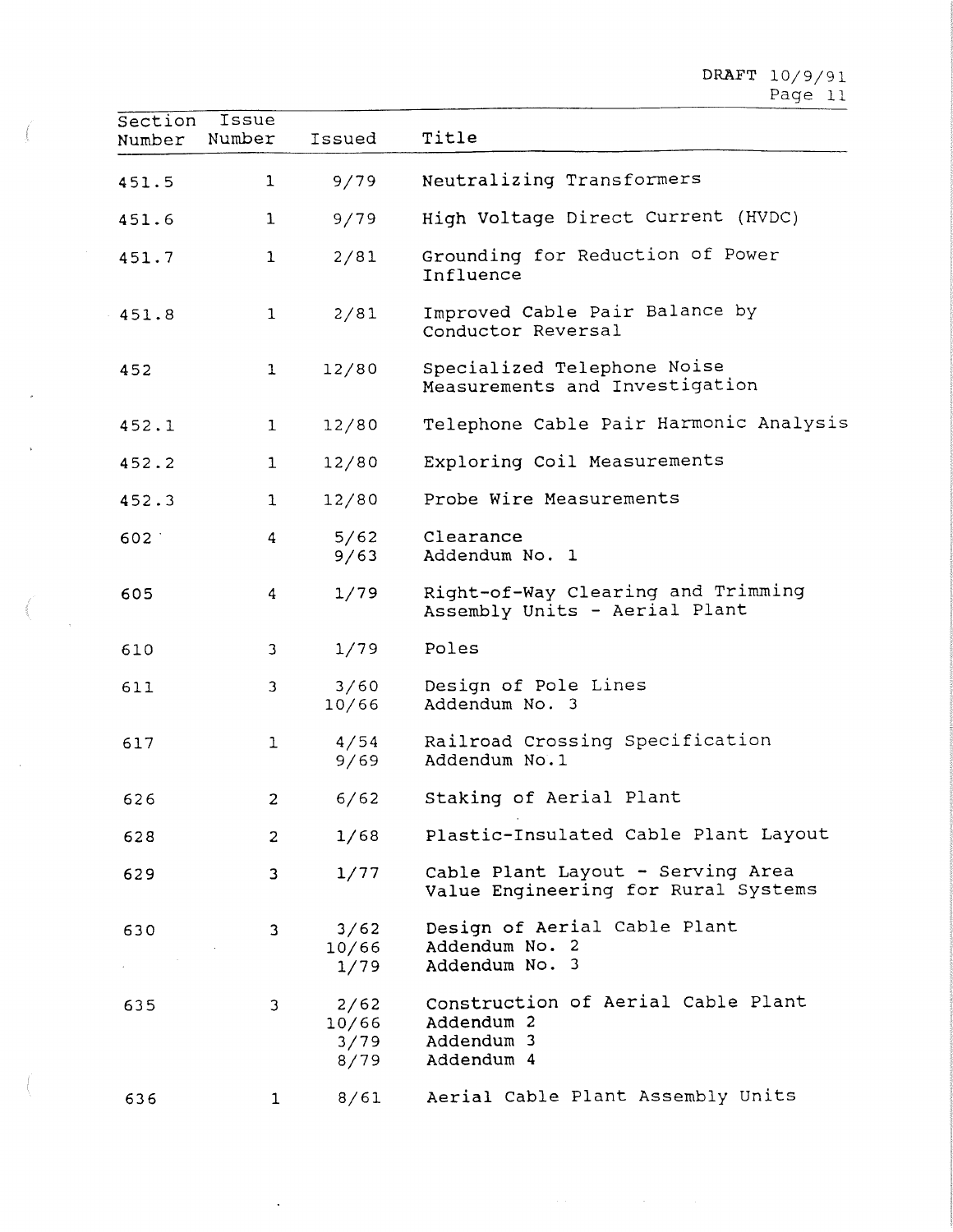$\mathtt{DRAPT\_10/9/9}$ Page 12

| Section<br>Number | Issue<br>Number | Issued                       | Title                                                                                 |
|-------------------|-----------------|------------------------------|---------------------------------------------------------------------------------------|
| 640               | 4               | 5/73                         | Design of Buried Plant Physical<br>Considerations                                     |
|                   |                 | 6/67                         | Memo Supplement - Design and<br>Construction of Joint Buried Plant                    |
|                   |                 | 1/79                         | Addendum No. 1                                                                        |
| 641               | 4               | 4/73                         | Construction of Buried Plant                                                          |
| 642               | 1               | 12/67                        | Staking of Buried Plant                                                               |
| 643               | $\overline{c}$  | 9/69                         | Underground Conduit and Manhole Design<br>and Construction (Physical Plant)           |
| 644               | 3               | 4/83                         | Design and Construction of Undergound<br>Cable                                        |
| 645               | $\mathbf{1}$    | 5/79                         | Locating Undergound Rock Obstacles by<br>Electronics                                  |
| 646               | $\mathbf{1}$    | 12/60                        | Design and Constructon of Cable<br>Pressurization                                     |
| 648               | $\mathbf{1}$    | 1/77                         | Serving Area Value Engineering<br>(Physical Plant)                                    |
| 650               | 4               | 2/60                         | Guys and Anchors on Wire and Cable<br>Lines                                           |
|                   |                 | 10/66<br>4/67                | Addendum No. 1<br>Addendum No. 2                                                      |
| 670               | $\overline{c}$  | 1/82                         | Corrosion Consideration in<br>Telecommunications Outside Plant                        |
| 690               | 1               | 6/53<br>5/54<br>6/59<br>6/62 | Joint Use of Poles<br>Addendum No. 1<br>Addendum No. 2<br>Addendum No. 5              |
| 801               | 4               | 10/82                        | Electrical Protection Fundamentals                                                    |
| 802               | $\overline{c}$  | 9/84                         | Electrical Protection Grounding<br>Fundamentals                                       |
| 805               | 8               | 8/80                         | Electrical Protection at Subscriber<br>Stations                                       |
| 810               | 6               | 9/83                         | Electrical Protection of Electronic<br>Analog and Digital Central Office<br>Equipment |
|                   |                 | 9/84                         | Addendum No. 1                                                                        |

 $\mathcal{L}^{\text{max}}_{\text{max}}$  , where  $\mathcal{L}^{\text{max}}_{\text{max}}$ 

 $\frac{1}{3}$ 

 $\mathcal{A}^{\mathcal{A}}$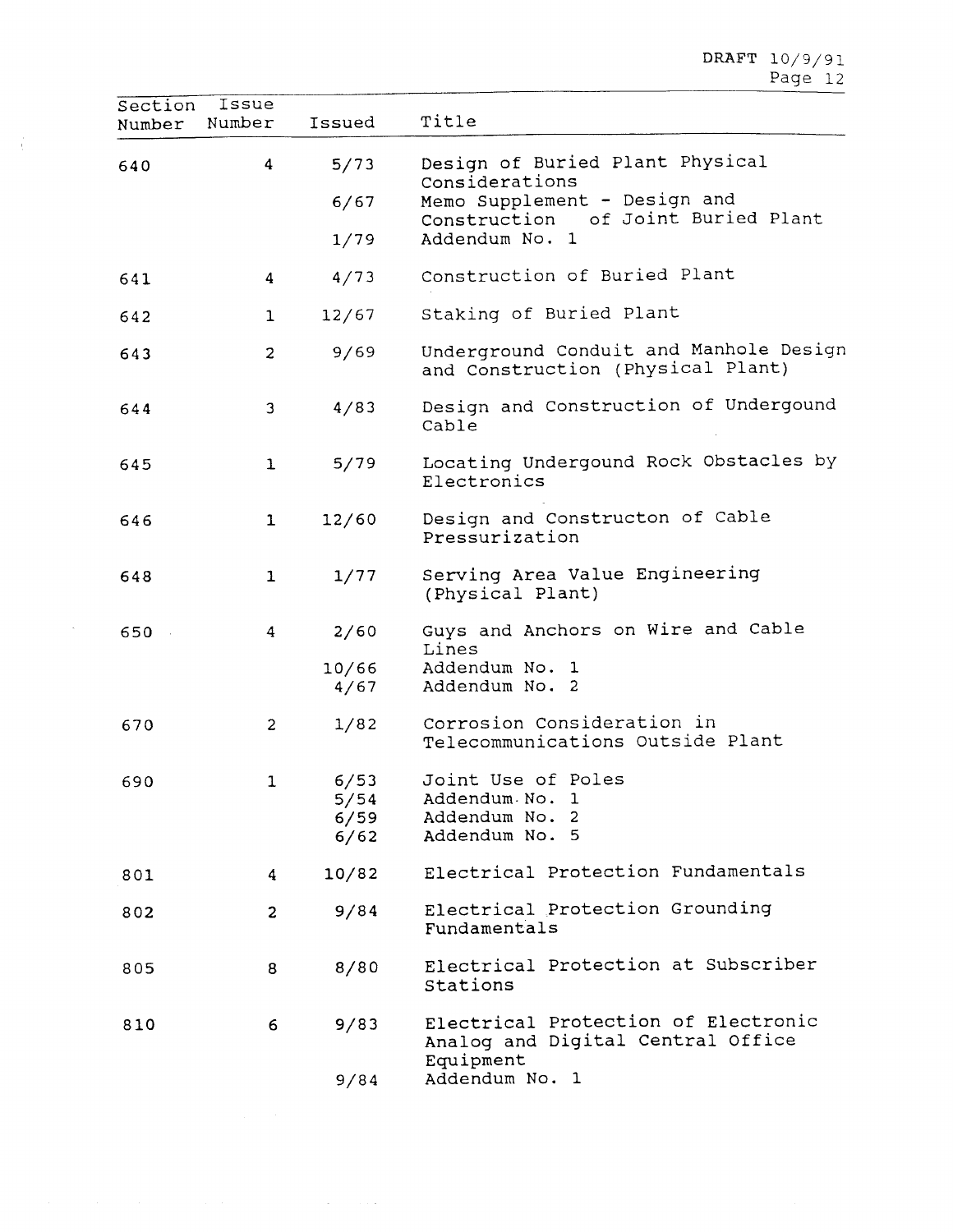| Section<br>Number | Issue<br>Number | Issued                | Title                                                                      |
|-------------------|-----------------|-----------------------|----------------------------------------------------------------------------|
| 815               | 4               | 4/69                  | Electrical Protection of Aerial Cable                                      |
| 816               | 3               | 7/69<br>1/71<br>12/72 | Electrical Protection of Buried Plant<br>Addendum No. 1<br>Addendum No. 2  |
| 817               | $\mathbf{1}$    | 3/80                  | Electrical Protection by Effective<br>Grounding of Cable Shields           |
| 822               | 5               | 9/81                  | Electrical Protection of Carrier<br>Equipment                              |
| 823               | 3               | 8/80                  | Electrical Protection by Use of Gas<br>Tube Arresters                      |
| 825               | 3               | 9/73                  | Situations Requiring Special<br>Protection                                 |
| 830               | 5               | 4/71                  | Electrical Protection Assembly Units                                       |
| 901               | 3               | 9/83                  | Fundamentals of Carrier Transmission                                       |
| 903               | 3               | 1/81                  | Applications Guide for Subscriber<br>Carrier Specifications, REA Form 397c |
| 904               | 3               | 1/81                  | Application Guide for Trunk Carrier<br>Specifications, REA Form 397b       |
| 905               | $\mathbf{1}$    | 10/63                 | Cable Carrier Systems and Carrier<br>Frequency Transmission Through Cables |
| 909               | $\mathbf{1}$    | 12/67                 | Impedance Matching for Carrier<br>Multiplex Systems                        |
| 911               | 2               | 9/71<br>5/80          | Station Carrier Application<br>Addendum No. 1                              |
| 912               | 1               | 4/71<br>5/80          | Station Carrier Equipment<br>Addendum No. 1                                |
| 921               | $\mathbf{1}$    | 11/76                 | Testing Cables for Carrier Application                                     |
| 925               | $\overline{c}$  | 5/85                  | Transmission Measurements Involving<br>Carrier Multiplex Equipment         |
| 930               | 3               | 8/79                  | Use of Point-to-Point Radio<br>(Microwave) in Telephony                    |
| 931               | 1               | 4/67                  | Microwave Propagation and Path Surveys                                     |

 $\sim$ 

 $\omega$  -solution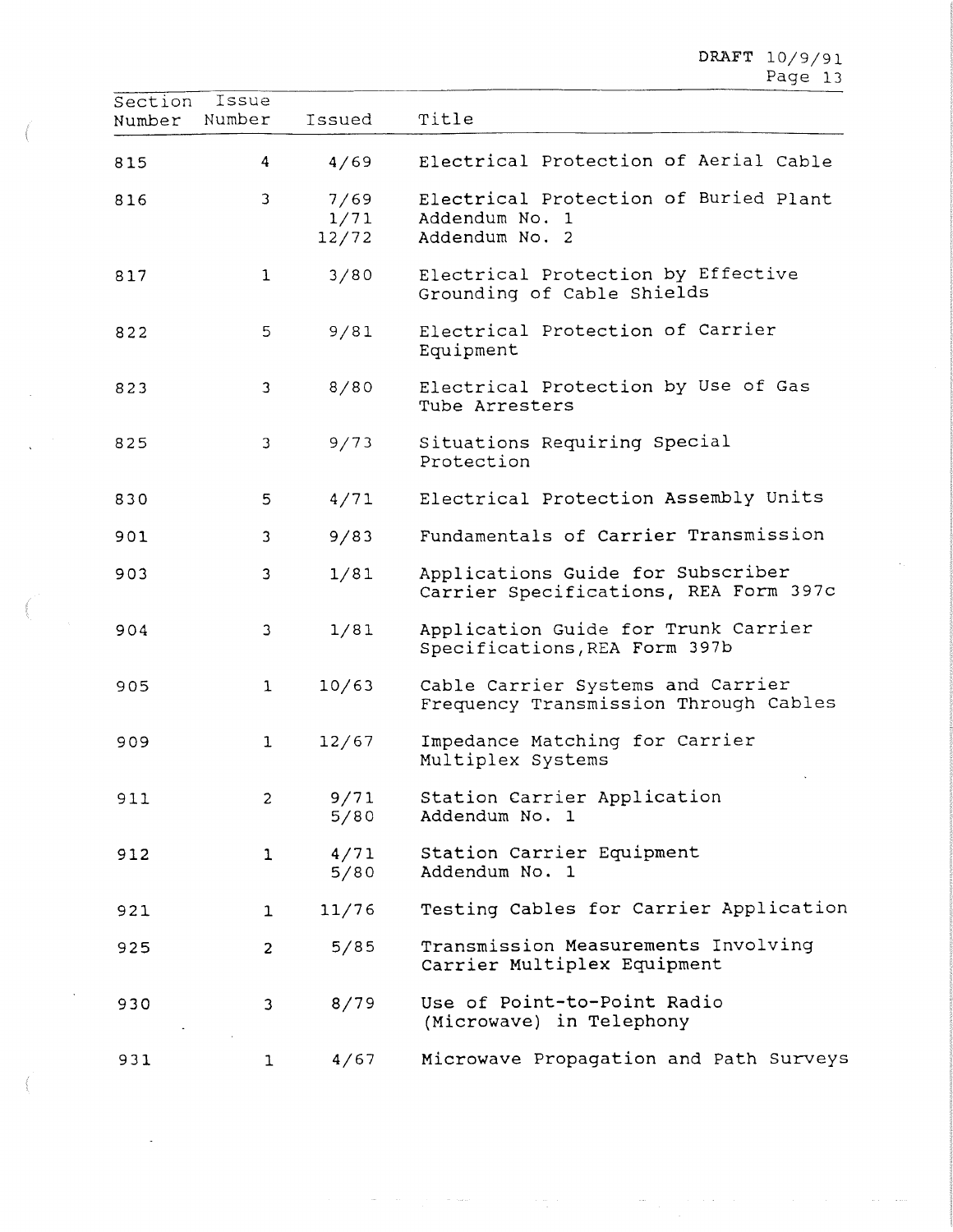| Section<br>Number | Issue<br>Number | Issued | Title                                                                                                                              |
|-------------------|-----------------|--------|------------------------------------------------------------------------------------------------------------------------------------|
| 932               | $\mathbf{1}$    | $3/70$ | Microwave System Preparation Guide for<br>Federal Communications Commission and<br>Federal Aviation Administration<br>Requirements |
| 933               | $\overline{2}$  | 4/70   | Application Guide for Point-to-Point<br>Microwave Radio Systems Specification,<br>REA Form 397d                                    |
| 940               | $\overline{2}$  | 4/63   | Use of Mobile and Fixed Radiotelephone<br>for Subscriber Service and for<br>Operation and Maintenance                              |
| 943               | $\overline{c}$  | 5/71   | Application Guide for Mobile and Fixed<br>Dial Radiotelephone Specifications,<br>REA Form 397e                                     |
| 945               | 1               | 7/66   | IMTS - Improved Mobile Telephone<br>System                                                                                         |
| 954               | $\overline{c}$  | 4/89   | Digital Terminals and Multiplexers                                                                                                 |
| 956               | $\mathbf 1$     | 12/82  | Digital Span Lines                                                                                                                 |
| 958               | $\mathbf{1}$    | 9/88   | Digital Cross-Connect and Drop and<br>Insert System                                                                                |
| 961               | $\mathbf 1$     | 6/90   | Application Guide for Digital<br>Lightwave Transmission System<br>Specifications, REA Form 397h                                    |

#### NOTE:

- 1. Bulletin 1751H-403 replaces TE&CM Section 950, Digital Transmission Systems, and Section 951, Digital Transmission Terminology. See Section **A,** Bulletins.
- 2. Bulletin 1751H-601 replaces TE&CM Section 970, Fundamentals of Lightwave Transmission; Section 971, Lightwave Terminology; Section 974, Lightwave Terminal Equipment; and Section 976, Lightwave System Application Guidelines. See Section A, Bulletins.
- 3. Bulletin 1751H-703 replaces TE&CM Section 948, Basic Exchange Telecommunications Radio Service, and Section 949, BETRS Radio Application Guidelines. See Section A, Bulletins.

 $\mathcal{A}(\mathbf{r})$  , and an expectation of the set of the set of the set of the set of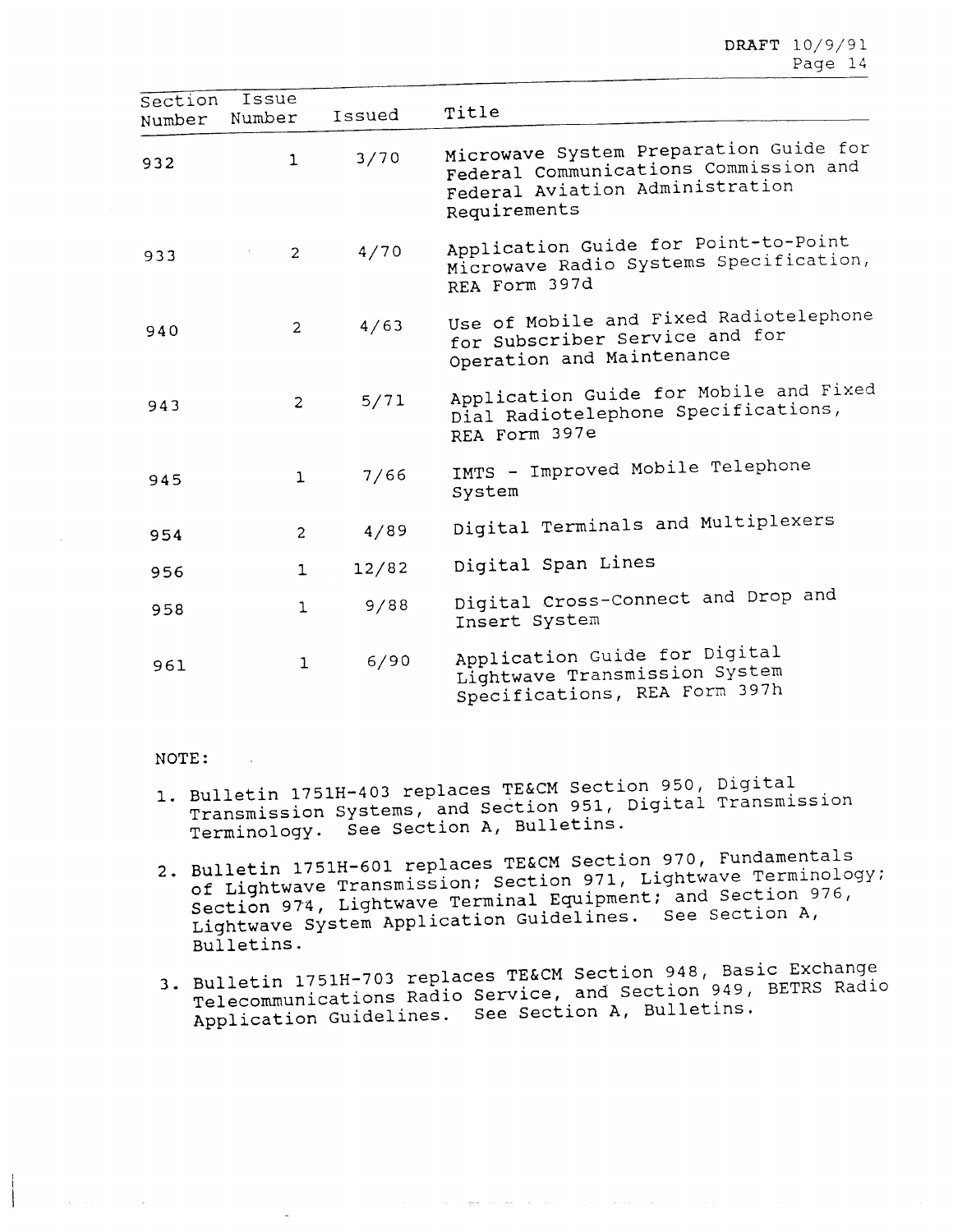## SECTION C TELEPHONE OPERATIONS MANUAL

(All TOM's expire 8/93)

| Section<br>Number      | Issue<br>Number | Date<br>Last<br>Issued | Title                                                          |
|------------------------|-----------------|------------------------|----------------------------------------------------------------|
|                        |                 |                        |                                                                |
| <b>GENERAL</b><br>1001 | $\overline{c}$  | 5/65                   | Scope and Use of the Telephone<br>Operations                   |
| 1002                   | 23              | 8/91                   | Numerical Index                                                |
| 1031                   | $\overline{c}$  | 11/73                  | Data Processing Systems (Factors to<br>Consider in Conversion) |
| 1032                   | $\mathbf{1}$    | 12/77                  | Data Processing for Telephone Systems                          |
| 1036                   | $\mathbf{1}$    | 10/71                  | Federal Excise Tax Adjustments for<br>Cooperatives             |
| 1050                   | $\mathbf 1$     | 7/60                   | Restoration of Service in Case of<br>Disaster                  |
| 1070                   | 5               | 12/75                  | Short-Range Planning                                           |
| 1071                   | $\overline{c}$  | 12/60                  | What Your Financial Reports Tell You                           |
| 1081                   | 1               | 12/76                  | Long-Range System and Financial<br>Planning                    |
| 1089.1                 | 1               | 10/75                  | Quality of Service Evaluation - Guide<br>for an Appraisal      |
| 1090                   | $\overline{2}$  | 7/70                   | Improving Management of Telephone<br>Systems                   |
| 1099                   | 1               | 6/76                   | Telephone Marketing Handbook                                   |
| 1101                   | $\mathbf{1}$    | 6/68                   | Model Bylaws for Telephone<br>Cooperatives                     |
| COMMERCIAL             |                 | 1/66                   | Service Order Procedure                                        |
| 1440                   | 2               |                        |                                                                |
| 1490                   | $\mathbf{1}$    | 9/54                   | Public Relations                                               |
| 1510                   | $\overline{c}$  | 1/80                   | Telephone Tariff                                               |

 $\mathcal{A}^{\mathcal{A}}$  , where  $\mathcal{A}^{\mathcal{A}}$  is the contribution of  $\mathcal{A}^{\mathcal{A}}$ 

 $\sim$ 

 $\hat{f}$  , and the same properties of the set of the same properties of the same properties of  $\hat{f}$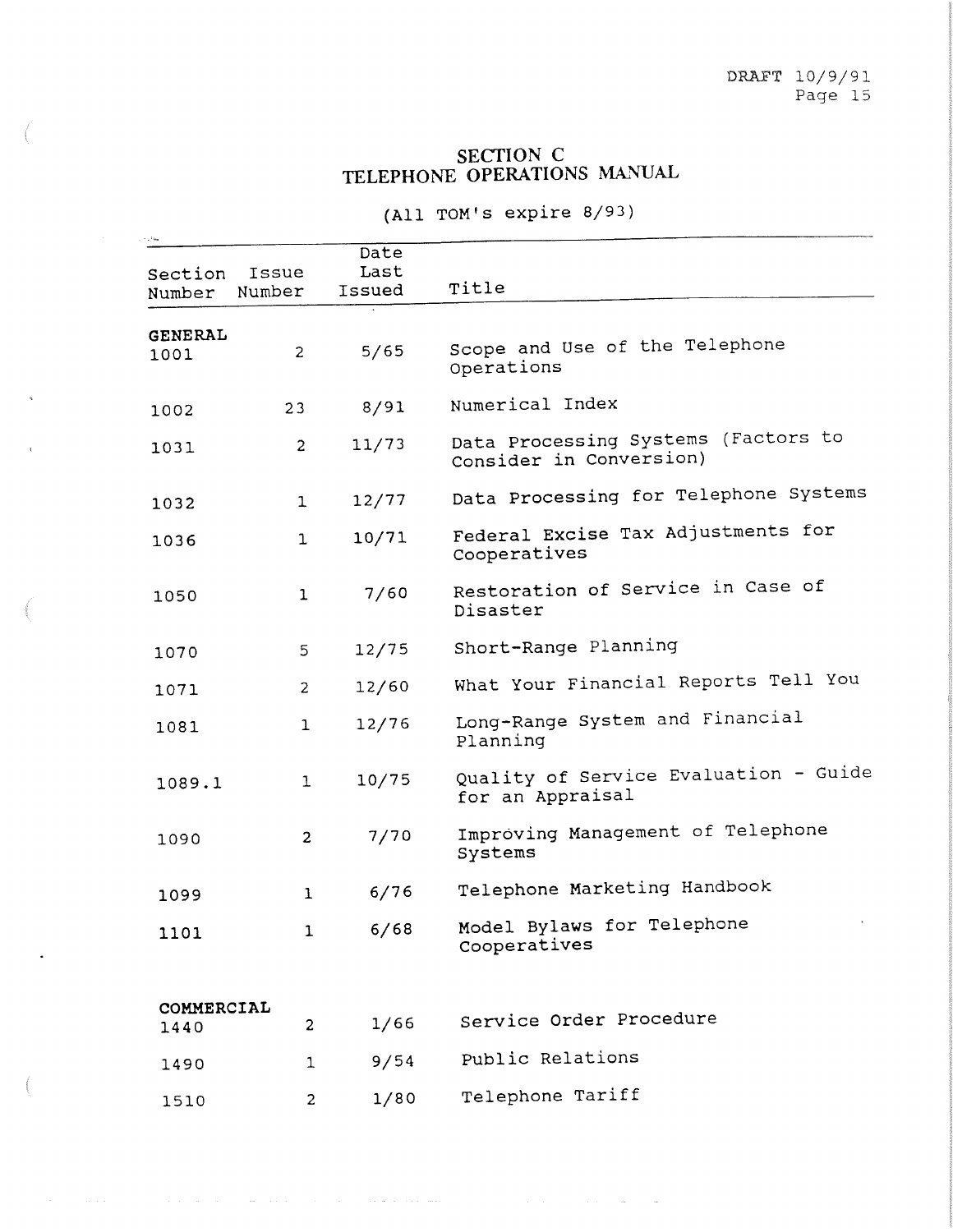$\alpha_{\rm{eff}}$  , and  $\beta_{\rm{eff}}$  , and  $\beta_{\rm{eff}}$  , where  $\beta_{\rm{eff}}$ 

| Issue<br>Section<br>Number<br>Number | Date<br>Last<br>Issued | Title                                                                                                                           |
|--------------------------------------|------------------------|---------------------------------------------------------------------------------------------------------------------------------|
| 1530                                 | 8/56<br>$\mathbf{1}$   | Service Results - Community Dial<br>Office                                                                                      |
| <b>TRAFFIC</b>                       |                        |                                                                                                                                 |
| 1605                                 | 8/65<br>$\mathbf{1}$   | Traffic Operation                                                                                                               |
| 1630                                 | 9/65<br>$\mathbf{1}$   | Management of Automatic Toll Ticketing<br>Systems                                                                               |
| ACCOUNTING                           |                        |                                                                                                                                 |
| 1800                                 | 12/88<br>$\mathbf{1}$  | Instructions for Preparation of<br>Financial and and Statistical Reports<br>for Telephone Systems Financed by the<br><b>REA</b> |
| 1855                                 | 4/68<br>$\overline{2}$ | Material and Supplies Accounting                                                                                                |
| 1860                                 | 3/68<br>$\overline{2}$ | Suggested Work Order Procedure                                                                                                  |
| 1870                                 | 12/54<br>$\mathbf{1}$  | Continuing Property Records                                                                                                     |
| 1870.1                               | 12/60<br>$\mathbf{1}$  | Guide for Establishing Continuing<br>Property Records                                                                           |
| 1870.2                               | 6/70<br>$\mathbf{1}$   | A Suggested List of Property Record<br>Units for Telephone Borrowers                                                            |
| 1951                                 | 7/64<br>$\overline{2}$ | Procedures for Computing and Recording<br>Capital Credits                                                                       |
| 1970                                 | 5/55<br>$\mathbf{1}$   | Accounting Exhibit - Rate Adjustments                                                                                           |
| 1971                                 | 8/64<br>$\mathbf{1}$   | Accounting for Travel and Incidental<br>Expenses                                                                                |
| 1990                                 | 9/69<br>$\overline{2}$ | Accounting Guidelines for Telephone<br><b>Borrowers</b>                                                                         |
|                                      | 12/76                  | Addendum A                                                                                                                      |

 $\bar{.}$ 

 $\sim$ 

 $\gamma_{\rm{max}} = 2.5 \times 10^{11}$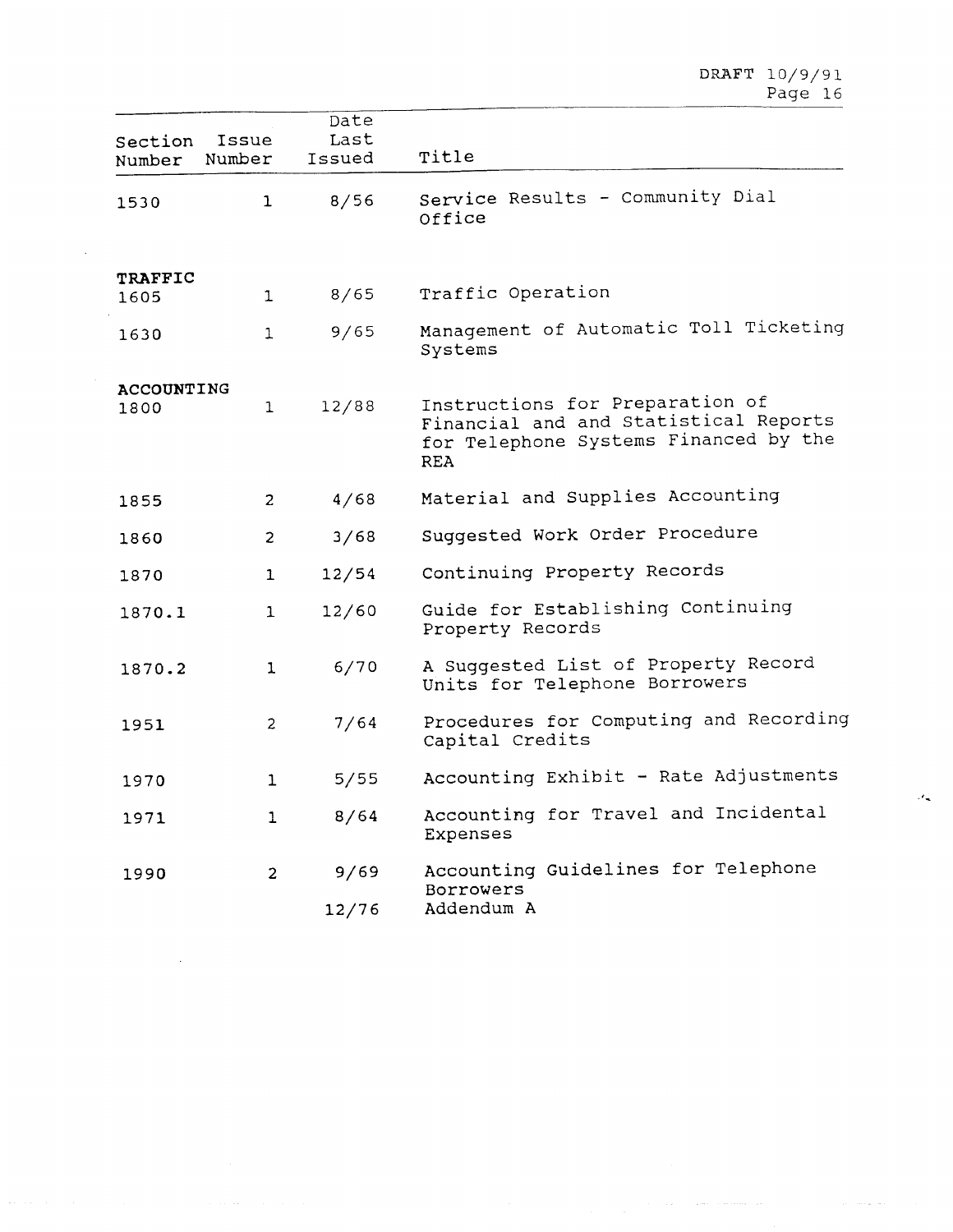## SECTION D TELEPHONE SPECIFICATIONS AND BULLETINS NUMERICAL CROSS REFERENCE

 $\label{eq:R1} \mathcal{A} = \mathcal{A} \mathcal{A} + \mathcal{A} \mathcal{A} + \mathcal{A} \mathcal{A} + \mathcal{A} \mathcal{A} + \mathcal{A} \mathcal{A} + \mathcal{A} \mathcal{A} + \mathcal{A} \mathcal{A} + \mathcal{A} \mathcal{A} + \mathcal{A} \mathcal{A} + \mathcal{A} \mathcal{A} + \mathcal{A} \mathcal{A} + \mathcal{A} \mathcal{A} + \mathcal{A} \mathcal{A} + \mathcal{A} \mathcal{A} + \mathcal{A} \mathcal{A} + \mathcal{A} \mathcal{$ 

| $DT-5C$                                                                                                                                                                                  | $50 - 18$                                                                                                                                                               |
|------------------------------------------------------------------------------------------------------------------------------------------------------------------------------------------|-------------------------------------------------------------------------------------------------------------------------------------------------------------------------|
| $DT-19$                                                                                                                                                                                  | $50 - 24$                                                                                                                                                               |
| $PC-2$                                                                                                                                                                                   | $345 - 6$                                                                                                                                                               |
| $PC-4$                                                                                                                                                                                   | $345 - 63$                                                                                                                                                              |
| $PC-5A$                                                                                                                                                                                  | $345 - 52$                                                                                                                                                              |
| $PE-7$                                                                                                                                                                                   | $345 - 36$                                                                                                                                                              |
| $PE-22$                                                                                                                                                                                  | $345 - 13$                                                                                                                                                              |
| $PE-26$                                                                                                                                                                                  | $345 - 22$                                                                                                                                                              |
| $PE-29$                                                                                                                                                                                  | $345 - 69$                                                                                                                                                              |
| $PE-33$                                                                                                                                                                                  | $345 - 65$                                                                                                                                                              |
| $PE-38$                                                                                                                                                                                  | $345 - 29$                                                                                                                                                              |
| $PE-39$                                                                                                                                                                                  | $345 - 67$                                                                                                                                                              |
| $PE-52$                                                                                                                                                                                  | $345 - 54$                                                                                                                                                              |
| $PE-57$                                                                                                                                                                                  | $345 - 76$                                                                                                                                                              |
| $PE-60$                                                                                                                                                                                  | $345 - 50$                                                                                                                                                              |
| $PE-61$                                                                                                                                                                                  | $345 - 55$                                                                                                                                                              |
| $PE-63$                                                                                                                                                                                  | $345 - 57$                                                                                                                                                              |
| $PE-64$                                                                                                                                                                                  | $345 - 66$                                                                                                                                                              |
| $PE-65$                                                                                                                                                                                  | $345 - 75$                                                                                                                                                              |
| $PE-74$                                                                                                                                                                                  | $345 - 72$                                                                                                                                                              |
| $PE-78$                                                                                                                                                                                  | $345 - 78$                                                                                                                                                              |
| $PE-80$                                                                                                                                                                                  | $345 - 83$                                                                                                                                                              |
| $PE-86$                                                                                                                                                                                  | $345 - 86$                                                                                                                                                              |
| $PE-87$                                                                                                                                                                                  | $345 - 87$                                                                                                                                                              |
| $PE-89$                                                                                                                                                                                  | $345 - 89$                                                                                                                                                              |
| $PE-90$                                                                                                                                                                                  | $345 - 90$                                                                                                                                                              |
| $PEG-2$                                                                                                                                                                                  | $345 - 39$                                                                                                                                                              |
| Form 515a<br>Form 515c<br>Form 515d<br>Form 515f<br>Form 515g<br>Form 522<br>538<br>Form<br>397a<br>Form<br>397b<br>Form<br>397c<br>Form<br>397d<br>Form<br>397e<br>Form<br>Form<br>397g | 345-150<br>$345 - 151$<br>$345 - 152$<br>$345 - 153$<br>$345 - 154$<br>$345 - 165$<br>$345 - 168$<br>345-180<br>345-181<br>345-182<br>345-183<br>$345 - 184$<br>345-185 |